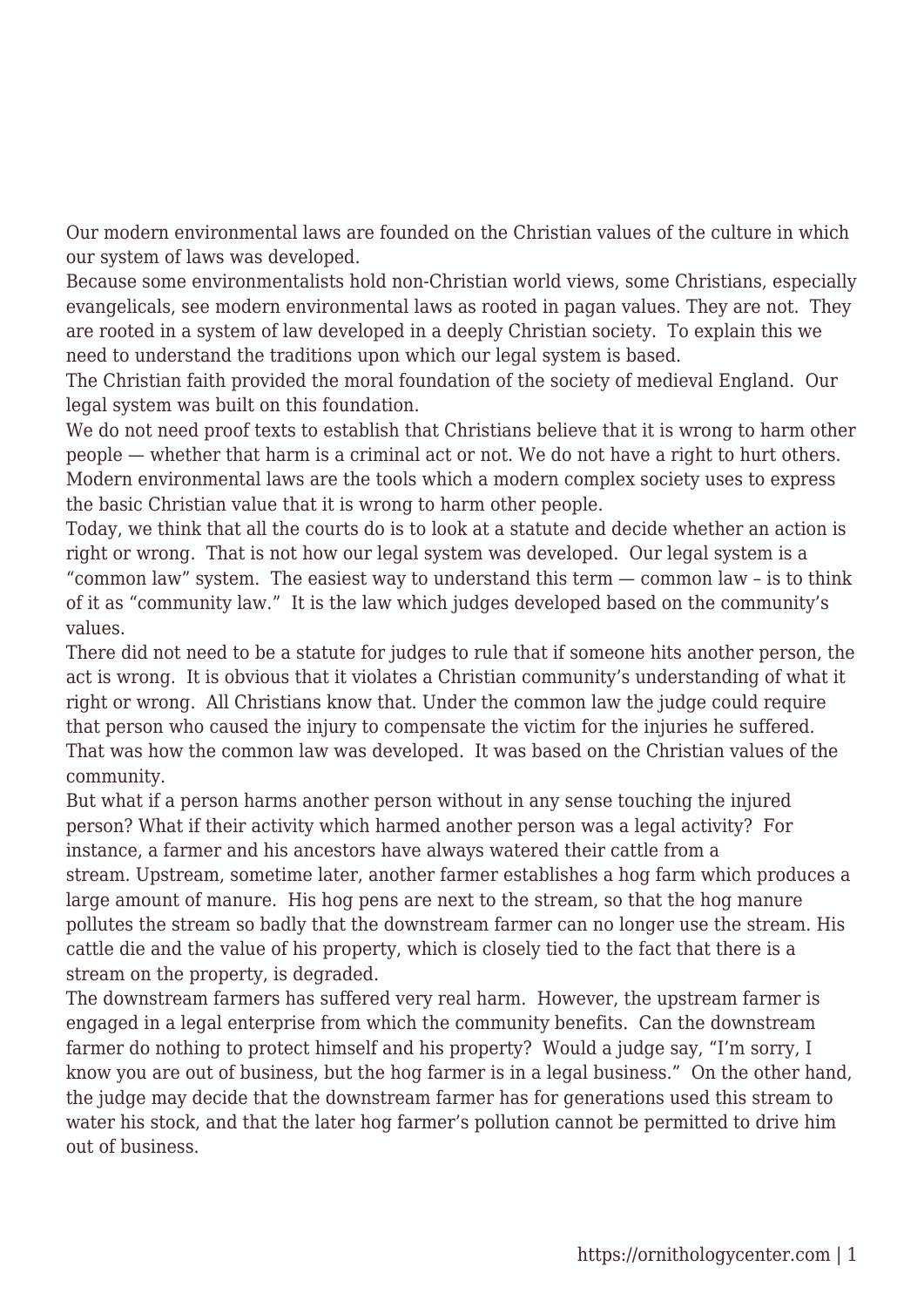How will the judge decide? In such a case the judge would apply a community based legal principle called "nuisance."

In such a case it would not be necessary to prove that the hog farmer acted negligently, illegally or immorally. Instead, the judge would "weigh the equities." In a nuisance case the law recognizes that both parties have a valid interest. If the judge finds the damage to the downstream farm is real, he can order the hog farmer to " abate the nuisance." However, in these cases it is not a matter of "rights." The downstream farm cannot claim a right to be free of any indirect damage to his property. The hog farmer likewise cannot claim that he has a right to dump whatever manure he wants in the stream — no matter how much it injures his neighbor. The judge will weigh the "equities." For example, in this case if the hog farmer may have a practical alternative to dumping his manure in the stream. He could move his hog pens away from the stream and spread the manure on a field. In this case the judge might order him to do it to protect the downstream farmer even though it was costly for him to move his pens.

On the other hand, if the hog farmer was the only source of protein for the community, the judge might decide that the benefits of the hog farmer's actions to the community are so great that the damage to the downstream farmer, though unfortunate, had to be permitted. I think that now you can see that modern environmental laws are rooted in the doctrine of nuisance — which reflected the values of the deeply Christian community in which the the doctrine of nuisance was developed. No one has a right to hurt their neighbor. Modern environmental laws are simply a legislative form of the common law principle of nuisance.

Our environmental laws are not based on the idea that a person has the right to be free from any environmental insult. Instead they are licensing statutes which start with language such as "the E. P. A. shall issue a permit if ……. " They recognize that the polluter is engaged in an enterprise that the community permits. However, the legislature also directs the E. P.A. that if it concludes that the emissions of the polluter are harming others and there is practical achievable system for preventing that injury, the polluter must install the system to prevent it. Just like in the common law "nuisance" action there is a balancing of the equities. There must be a real harm, and there must be a practical way to abate that harm.

In fact, one of the main reasons that the large polluting industries accepted national environmental laws is that they feared that there would be a large number of successful nuisance lawsuits that would have resulted in different standards in different areas. However, now polluters, and their ideological allies, are arguing that the rights of private property are absolute and that the community, acting through its legislature, has no right to order them to reduce or eliminate their pollution. In this they are making claims that are contrary to the Christian principles underlying our legal tradition.